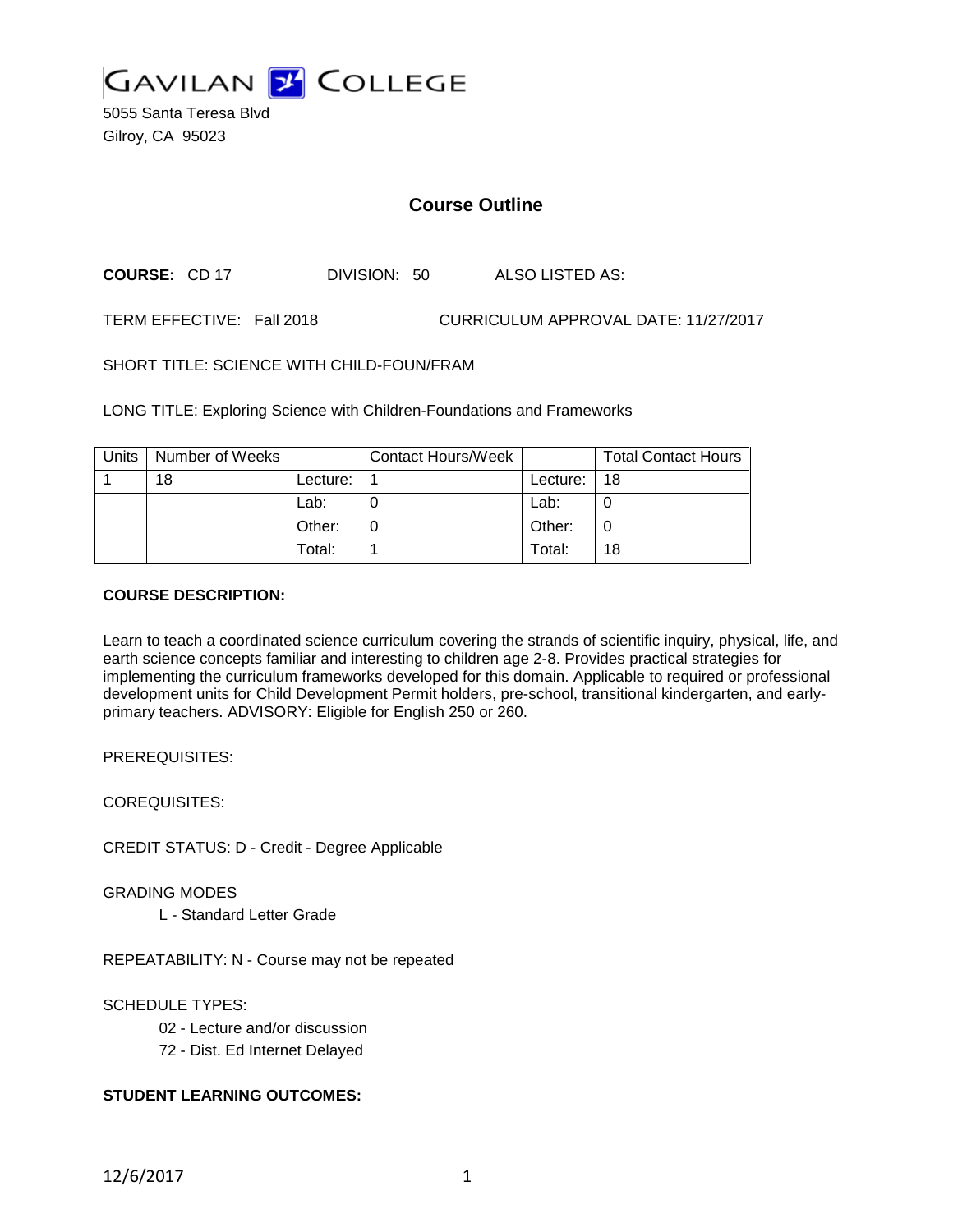1. Explain the roles of the California Preschool Learning Foundations and Frameworks in the education of young children and their relationship to the Desired Results Developmental (DRDP), California Common Core State Standards for kindergarten and Content Standards for California Public Schools (kindergarten).

Measure of assessment: homework: written assignment, exam

Year assessed, or planned year of assessment: 2018

#### Semester: Spring

2. Produce an integrated curriculum of earth, physical and life science explorations with children through the use of planned environments and experiences to support children's development of scientific concepts, based on the observation of children.

Measure of assessment: homework, demonstration, exam, curriculum notebook

Year assessed, or planned year of assessment: 2018

Semester: Spring

3. Describe how teachers can collaborate with parents and other caregivers to support children's understanding of scientific concepts.

Measure of assessment: discussion, homework, exam

# **CONTENT, STUDENT PERFORMANCE OBJECTIVES, OUT-OF-CLASS ASSIGNMENTS**

Curriculum Approval Date: 11/27/2017

### 3 Hours

Content: Overview of science in early childhood and on planning, designing and writing science curriculum. CA Early Childhood Learning Foundations content for science in early childhood programs. Including its purpose and use, relationship to the California Core State Standards and Content Standards for California Public Schools, and the Relationship to Desired Results Developmental Profile (DRDP). Developing inquiry in the early childhood environment. Use knowledge of the science strands to select materials and plan meaningful experiences based on observation of children's interests, skills and abilities.

Student Performance Objectives: Develop curriculum using scientific inquiry, and the basic concepts of physical, earth and life science with young children in daily routines and across all areas of the curriculum. Define the roles of the California Preschool Learning Foundations and Frameworks: Science in the education of young children and their relationship to the Desired Results Developmental (DRDP), California Common Core State Standards for kindergarten and Content Standards for California Public Schools (kindergarten).

### 3 Hours

Content: Using the natural environment as earth science curriculum and explorations. Introduce documentation of children's work and progress.

Student Performance Objectives: Use basic vocabulary and the general concepts of nature in the earth science curriculum.

3 Hours

Content: Using physical science concepts as curriculum with young children.

Student Performance Objectives: Develop and use vocabulary and the general concepts of physical science in early childhood curriculum. Not limited to: gravity, ramps, weight, volume, etc.

3 Hours

Content: Using life science concepts as curriculum with young children.

Student Performance Objectives: Develop and use vocabulary and the general concepts of life science in early childhood curriculum.

### 4 Hours

Content: Working with the community in development of the early childhood science curriculum. Supporting Children's Learning of Science - Partnering with Parents and Other Caregivers. English Language Learners – Supporting Them as They Concurrently Learn about Science While Learning English. How science connects all aspects of a high quality early childhood program.

Student Performance Objectives: Collaborate with the community on earth, physical and life science inquiry. Discuss the ways teachers collaborate with parents and other caregivers to support children in their development of scientific concepts. Describe strategies to support English language learners in developing scientific concepts as they concurrently acquire English.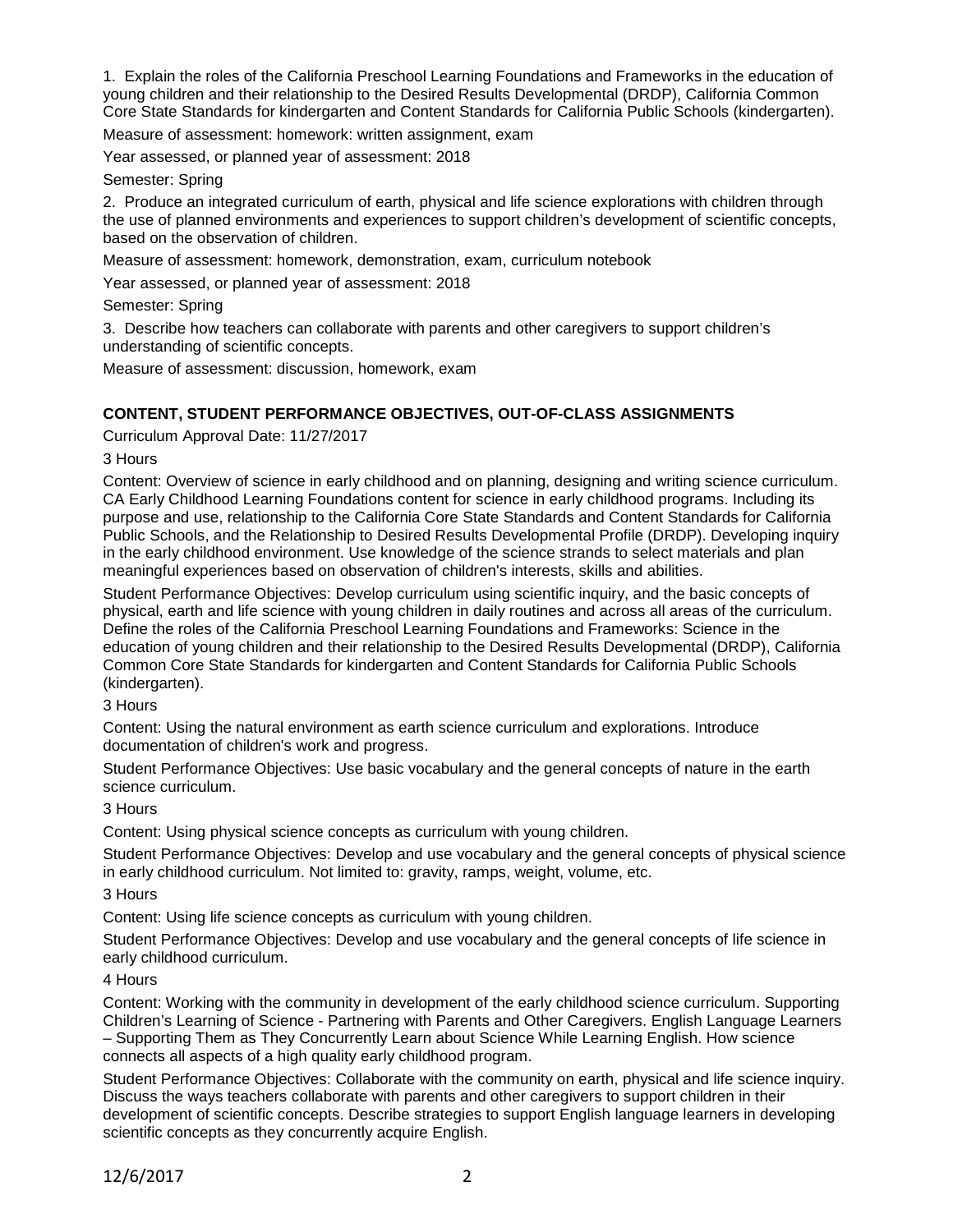# **METHODS OF INSTRUCTION:**

Lecture, discussion, demonstration, multi-media.

## **OUT OF CLASS ASSIGNMENTS:**

Required Outside Hours: 6

Assignment Description: Out of Class Assignments: Read related textbook sections. Research on earth, physical and life science areas, and sample explorations. Observe children in an early childhood program exploring science concepts. Assigned readings on how young children interpret earth, physical and life science concepts.

### Required Outside Hours: 6

Assignment Description: Out of Class Assignments: Read related textbook sections. Plan an exploration of the natural environment in which children explore every day. Bring in samples of how this exploration supports growth in the developmental areas of the CA Early Childhood Learning Foundations.

### Required Outside Hours: 6

Assignment Description: Out of Class Assignments: Read related textbook sections. Develop an exploration of ramps, weight or volume using materials found in the early childhood environment. Document children's vocabulary and concept development.

#### Required Outside Hours: 6

Assignment Description: Out of Class Assignments: Read related textbook sections. Design a plan to support children's understanding of a plant's cycle from seed to table. Bring in literature to support the concepts chosen.

Required Outside Hours: 8

Assignment Description: Out of Class Assignments: Read related textbook sections. Develop a list of local areas of interest that would support scientific inquiry in young children. Develop a science curriculum notebook.

### **METHODS OF EVALUATION:**

Writing assignments Percent of total grade: 30.00 % Percent range of total grade: 20% to 40% Written Homework, Observation, Science Curriculum Notebook Problem-solving assignments Percent of total grade: 10.00 % Percent range of total grade: 10% to 20% Develop materials and/or activities for science learning. Skill demonstrations Percent of total grade: 10.00 % Percent range of total grade: 10% to 20% Demonstration of a hands-on science experience with inexpensive or low cost materials. Objective examinations Percent of total grade: 30.00 % Percent range of total grade: 20% to 40% Multiple Choice, Essay Other methods of evaluation Percent of total grade: 20.00 % Percent range of total grade: 10% to 30% Requires student participation.

# **REPRESENTATIVE TEXTBOOKS:**

Required Representative Textbooks Rosalind Charlesworth. Math and Science for Young Children, 8th Edition. Cengage Learning,2016. ISBN: 978-1305088955